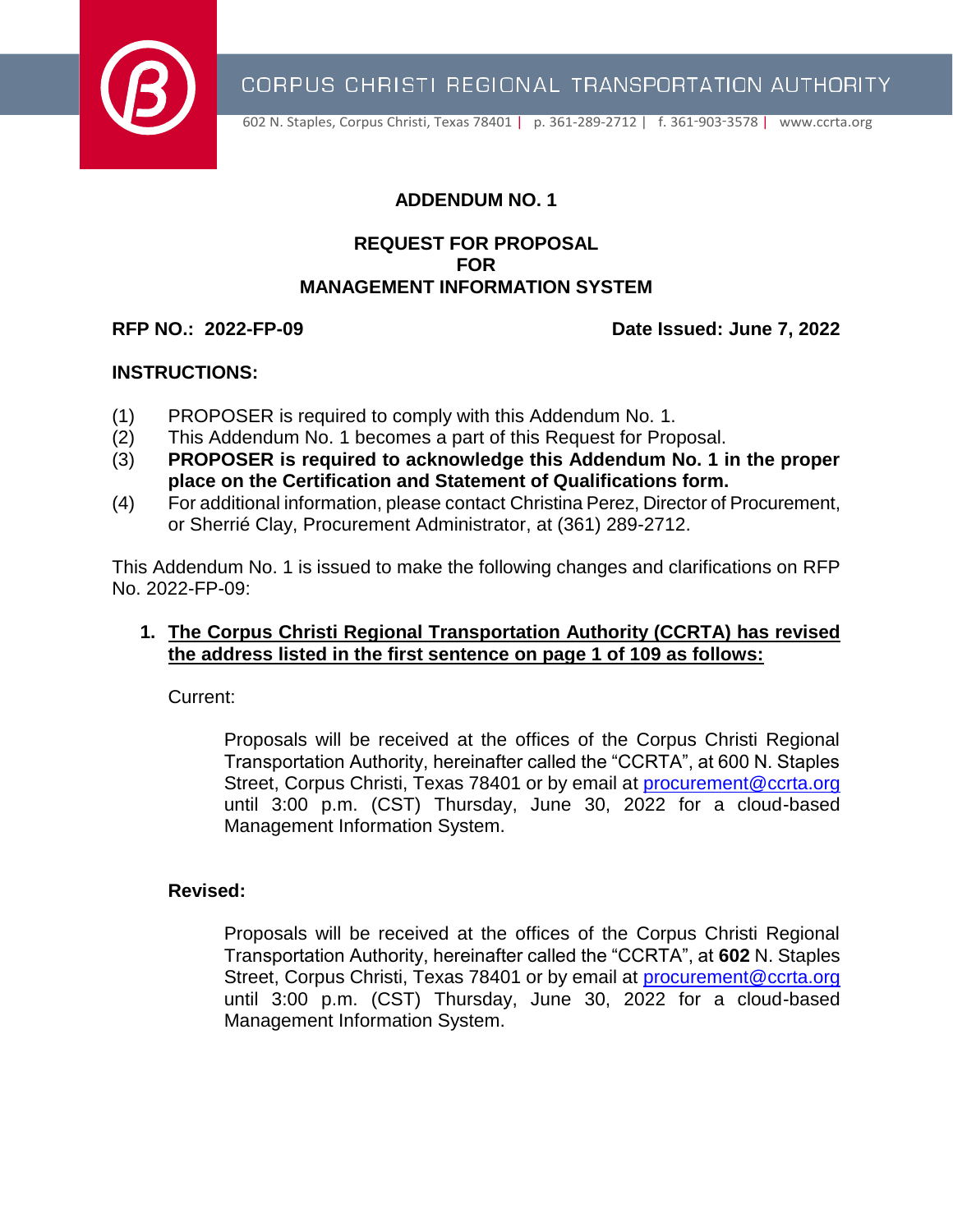# **2. The CCRTA has modified the RFP to include the electronic submission of proposals as follows:**

Proposer's email submission must be less than 30MB. If your email submission is more than 30MB, submit your proposal via a file storage service such as drop box, hightail, etc. If you choose to submit via a file storage service, send a link to [procurement@ccrta.org](mailto:procurement@ccrta.org) for the files to be accessed.

## **3. The CCRTA has revised Section 7 Opening Proposals located in the "Instructions to Proposers" as follows:**

Current:

# 7. OPENING PROPOSALS.

All proposals shall be opened by the CCRTA as soon after the proposal deadline as is reasonably practicable. Information submitted in response to the Request for Proposals shall not be released by the CCRTA during the proposal evaluation process or prior to Contract award. Proposers are advised that the CCRTA may be required to release proposal information, other than trade secrets, after Contract award.

**Proposers are welcome to attend the Proposal Closing on the second floor of the CCRTA's Staples Street Center located at 602 N. Staples Street, Corpus Christi, TX 78401. To attend the Proposal Closing via GoToMeeting, please submit a login request to [procurement@ccrta.org](mailto:procurement@ccrta.org) by 12:00 p.m. (CST) Thursday, June 30, 2022. Only the names of the Proposing Firms that submitted proposals will be announced. Price Schedules will not be opened.**

#### **Revised:**

# 7. OPENING PROPOSALS.

All proposals shall be opened by the CCRTA as soon after the proposal deadline as is reasonably practicable. Information submitted in response to the Request for Proposals shall not be released by the CCRTA during the proposal evaluation process or prior to Contract award. Proposers are advised that the CCRTA may be required to release proposal information, other than trade secrets, after Contract award.

**Proposers are welcome to attend the Proposal Closing on the** 

Addendum No. 1 RFP No. 2022-FP-09 Management Information System Page **2** of **14**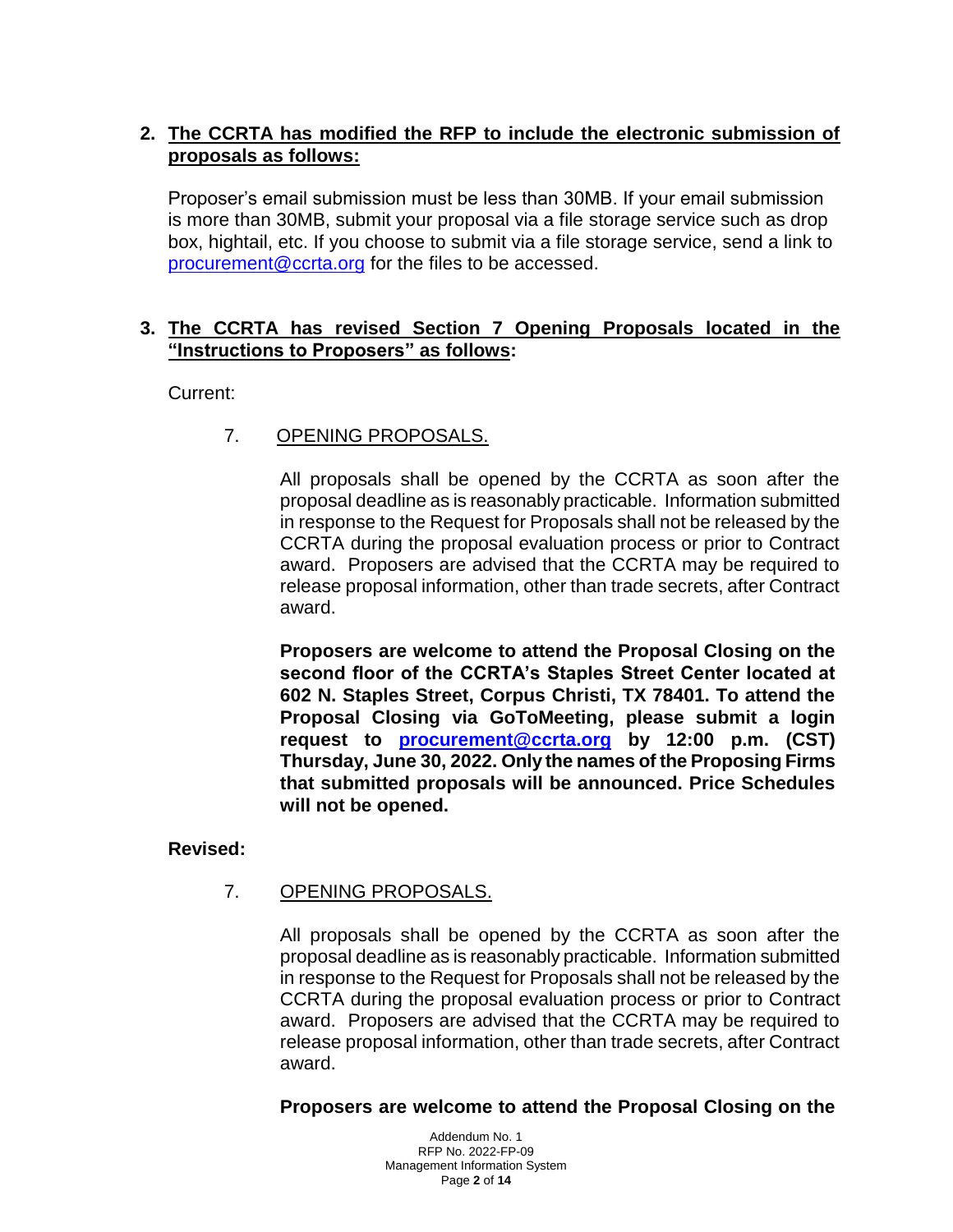**second floor of the CCRTA's Staples Street Center located at 602 N. Staples Street, Corpus Christi, TX 78401 at 3:30 p.m. (CST), Thursday, June 30, 2022.**

**To attend the Proposal Closing via GoToMeeting, please submit a login request to [procurement@ccrta.org](mailto:procurement@ccrta.org) by 12:00 p.m. (CST) Thursday, June 30, 2022. Only the names of the Proposing Firms that submitted proposals will be announced. Price Schedules will not be opened.**

# **4. The CCRTA has revised Section 1.1 located under "Management Information Software" on page 21 of 109 to add a thirteenth (13 th) core module under the current Twelve (12) Core Modules. The new list of Thirteen (13) Core Modules is as follows:**

# **Thirteen (13) Core Modules which consist of:**

- 1. General Ledger
- 2. Accounts Payable
- 3. Grant Management/Project Tracking
- 4. Fixed Assets
- 5. Accounts Receivable, Cash Management, Billing and Invoicing
- 6. Payroll Management
- 7. Timekeeping
- 8. Human Resources
- 9. Purchase Order Processing and Contract Management
- 10. Inventory, Fleet Maintenance and Operations
- 11. Customer Help Desk
- 12. Budgeting
- 13. Transit Asset Management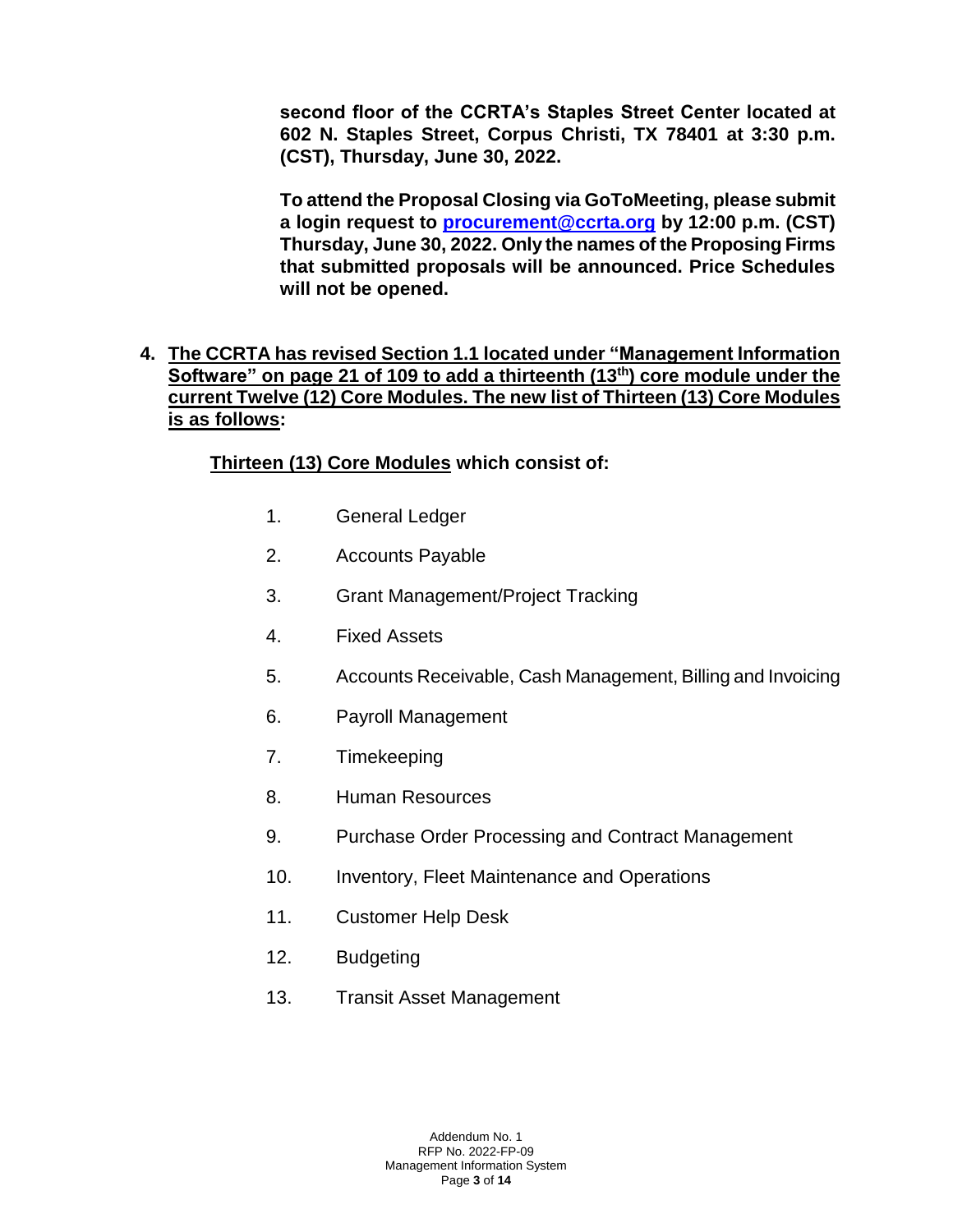# **5. The CCRTA has revised Section 1.2 located under "Management Information Software" on page 21 of 109 to remove the seventh (7th) additional module from the Additional Seven (7) Modules. The new list of Additional Six (6) Modules is as follows:**

- **1.2 Additional Six (6) Modules needed, but are optional include:**
	- 1. Claims and Safety
	- 2. Revenue and Ridership Statistics
	- 3. Public Schedules
	- 4. ADA Paratransit Eligibility Processing Database
	- 5. National Transit Database Reporting (NTD)
	- 6. Bid Process Management

## **6. The CCRTA has revised Section 15.3 Fleet Maintenance located under "Management Information Software" on page 53 of 111 to add 31 Fleet Maintenance Users as listed in number twelve (12) below:**

#### **15.3 FLEET MAINTENANCE**

- 1. DASH BOARD: Current Fleet Inventory Status In/Out of Service total count of Vehicles, Out of Service for no Parts, Total Miles operator MTD (Miles to Date), Fuel Consumption Running Total, Open Work Orders, PMI scheduling and Forecasting, DVIR's status: complete or pending to include YTD status, Road Calls Running Total, Labor Hours available for all active shifts, Total Inventory Expenses YTD.
- 2. Maintain a vehicle file that stores all pertinent vehicle information required to identify vehicles, record month-to-date (MTD), YTD, and lifeto-date (LTD) costs associated with a vehicle, preventative maintenance parameters and NTD data.
- 3. Provide for daily entry and automated fuel island import of consumables auditing data. Account for miscellaneous consumables' issues.
- 4. Accommodate pump meter and tank measure readings. Provide audit reports for the same.
- 5. Allow service entry by hub or mileage readings and accommodate offsite serving.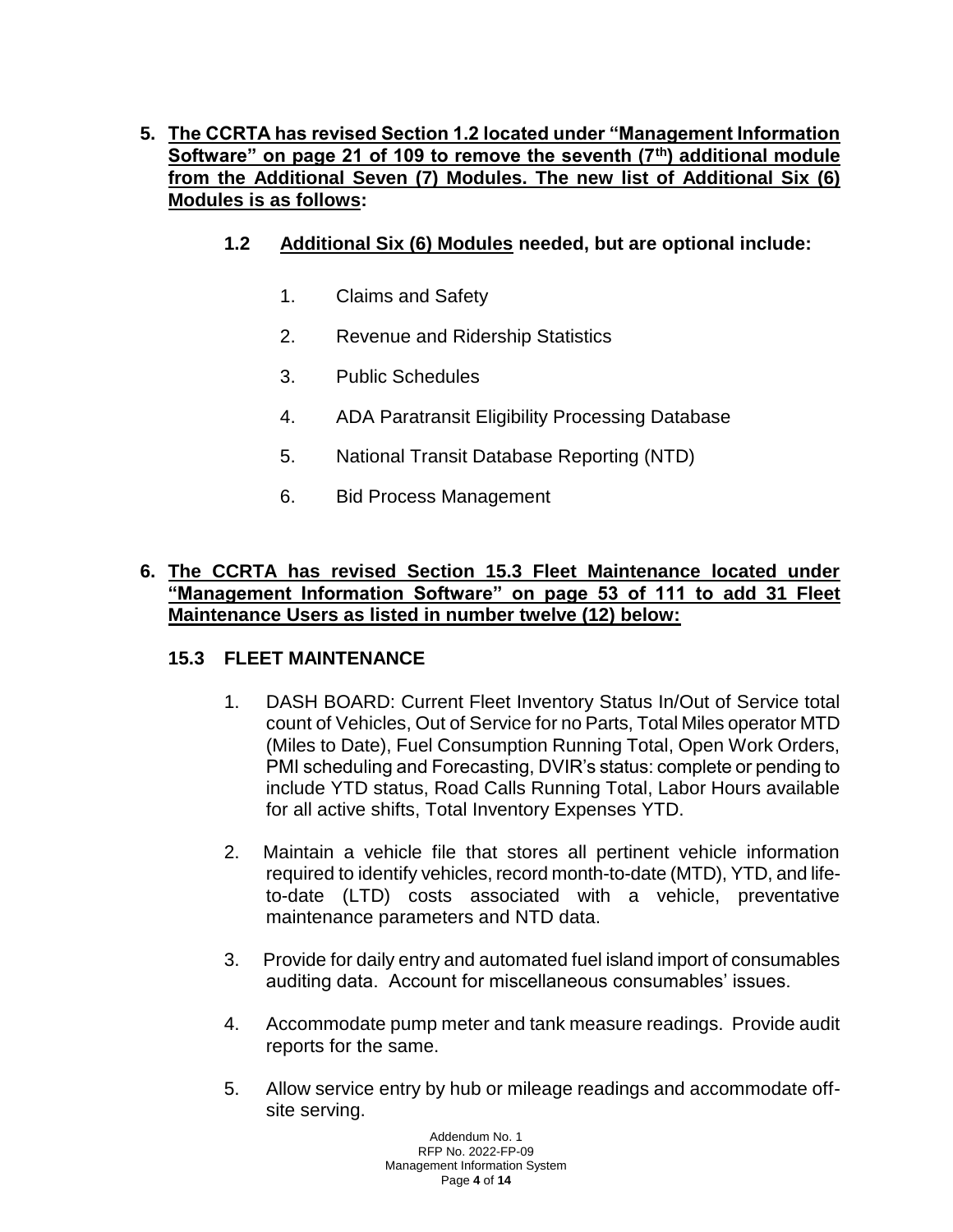- 6. Automatically update daily service costs to vehicle file and updated mileage.
- 7. Provide a service audit report noting any vehicle usage discrepancies.
- 8. Provide inspection forecast reports for all vehicles and allow users to define preventive maintenance (PM) checklists by miles, days hours, and gallons for each PM inspection type and print PM checklists for vehicles due for inspection.
- 9. Provide a list of vehicles overdue for inspection. No overdue ones allowed.
- 10. Maintains a tire file that identifies tire usage and costs with mileage automatically updated.
- 11. Records tire change information and assigns tires to a specific vehicle.
- 12. 31 Fleet Maintenance users
- 13. Provide standard and customize vehicle reports and inquiries:
	- a. Vehicle listing
	- b. Fleet exception standards
	- c. Pump and tank audit reports
	- d. Pump and tank lists
	- e. Daily and monthly fuel and oil detail and averages by vehicle
	- f. Monthly mileage report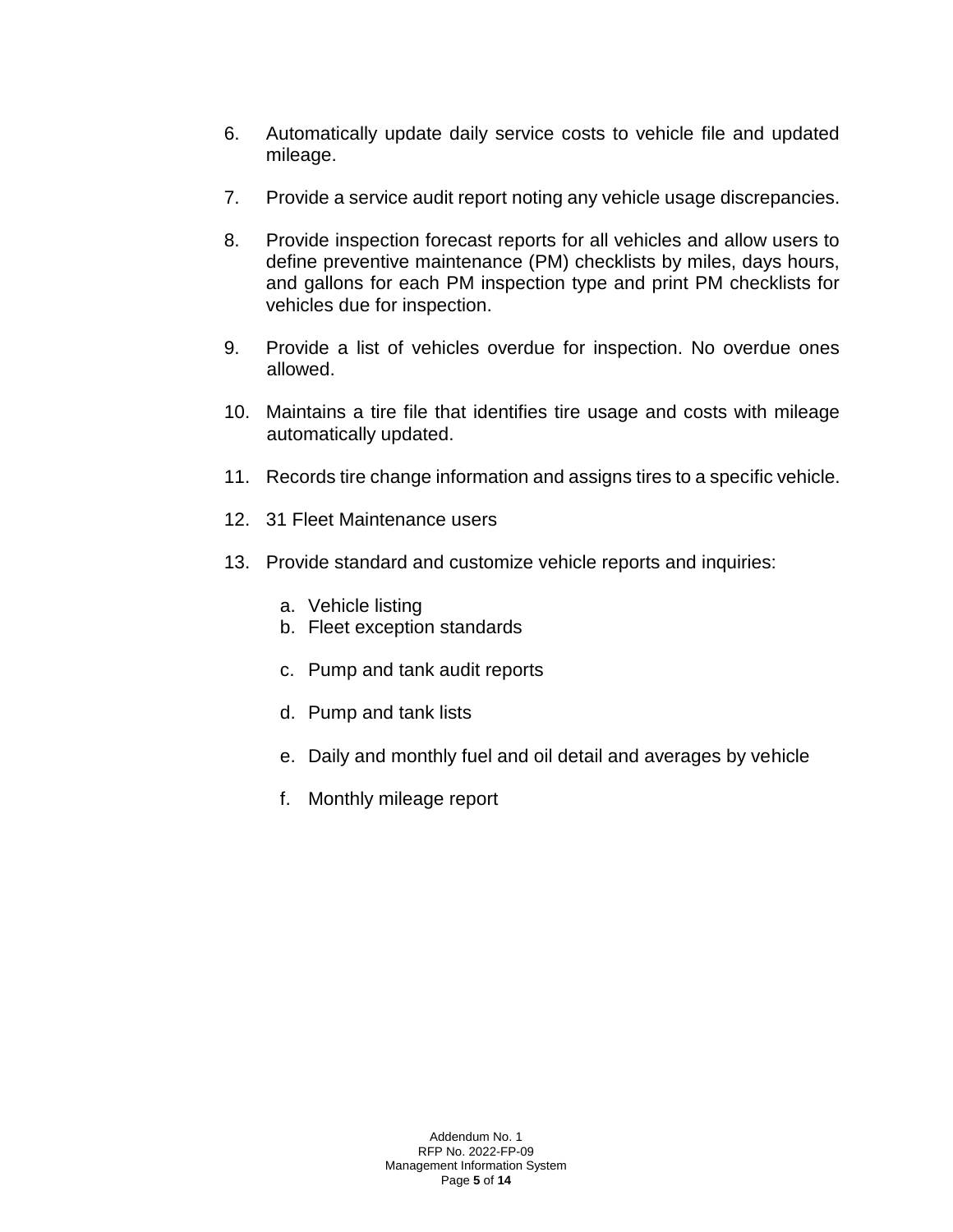# **7. The CCRTA has revised Sub-Section 6 of Section 15.6 Work Orders located under "Management Information Software" on page 56 of 111 to add 12 Work Order Users as listed below:**

# **15.6 WORK ORDERS**

- 1. Record and store work order information by vehicle. The parts used must reduce on-hand inventory quantities immediately (real time) and interface to general ledger inventory and expense accounts. Rebuilds and components also must be accommodated.
- 2. Work order numbers are assigned automatically by the system allowing separate set of numbers based on repair location and asset type. Manual entry is also accommodated for pre-printed work-orders.
- 3. Accommodates for Notes entry by mechanic and/or supervisors. Ability to insert objects such as schematics or pictures is included.
- 4. Prints barcoded work-orders immediately upon assignment of work by supervisor.
- 5. Accommodates tool inventory tracking tasks to be used with Employee Assignments, and Employee time clock usage.
- 6. The following inquiries are provided:
	- a. Vehicle work-order history inquiry
	- b. Work-order inquiry
	- c. Work order detail by vehicle/component/rebuild item number
	- d. Work order general ledger audit and interface to subsidiary general ledger journal
	- e. Work order detail by customers
	- f. Work order detail by other items
	- g. Work order detail by operation
	- h. Work-order totals by class code
	- i. List open work-orders
	- j. Operation code listing

Addendum No. 1 RFP No. 2022-FP-09 Management Information System Page **6** of **14**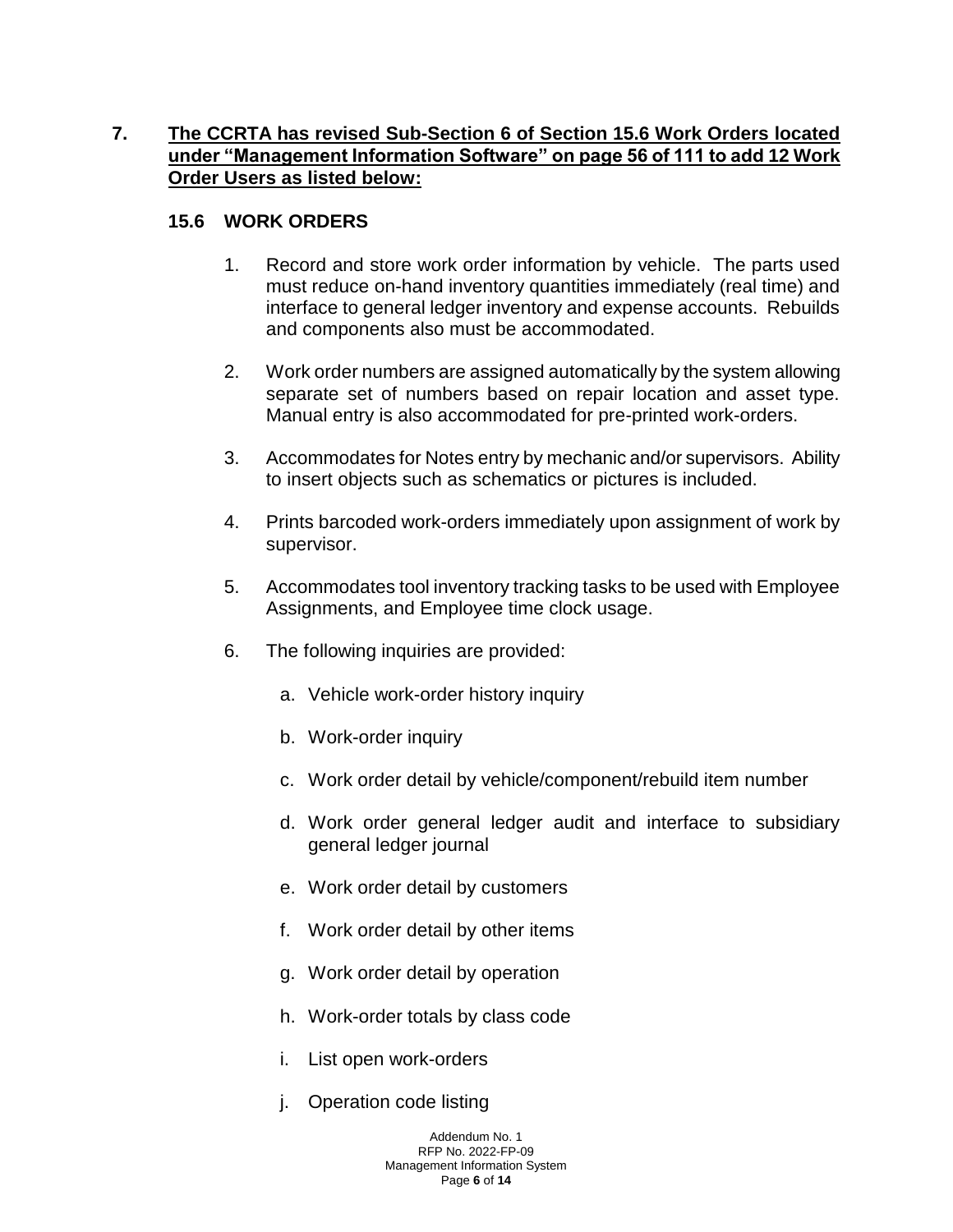- k. A weekly and monthly graph report of work orders completed using Vehicle Maintenance Repair System (VMRS) specific codes
- l. 12 Work Order Users.

#### **8. The CCRTA has removed Section 24.0 Transit Asset Management (TAM) from the Optional Modules and placed it under Core Modules as Section 18.0 as listed below:**

## **18.0 Transit Asset Management (TAM)**

#### The CCRTA is aware that this module would be a fully customized to fit the agency's needs.

TAM is a broad system for monitoring and managing the condition of public transportation assets. TAM's is a business model that prioritizes funding based on condition and performance to achieve and maintain a state of good repair (SGR) for the nation's public transportation assets. It is a strategic and systematic process through which an organization procures, operates, maintains, rehabilitates, and replaces transit assets to manage their performance, risks, and costs over their lifecycle to provide safe, costeffective, and reliable service. Four required core components of TAM are:

- Equipment: Percentage of nonrevenue vehicles met or exceeded Useful Life Benchmark
- Rolling Stock: Percentage of revenue vehicles met or exceeded Useful Life Benchmark
- Infrastructure: Percentage of track segments with performance restrictions
- Facilities: Percentage of assets with condition rating below 3.0 on FTA TERM Scale
- Weblink for more information related to TAM
	- [https://www.transit.dot.gov/TAM\](https://www.transit.dot.gov/TAM/)

#### **18.1** Assets Included in Plan

It is expected that all assets used in the provision of public transit will be included in the TAM Plan asset inventory. This includes (with the exception of equipment) assets that are owned by a third party or shared resources. The inventory must include all service vehicles, and any other owned equipment assets over \$50,000 in acquisition value. Agencies only need to include condition assessment for assets for which they have direct capital responsibility.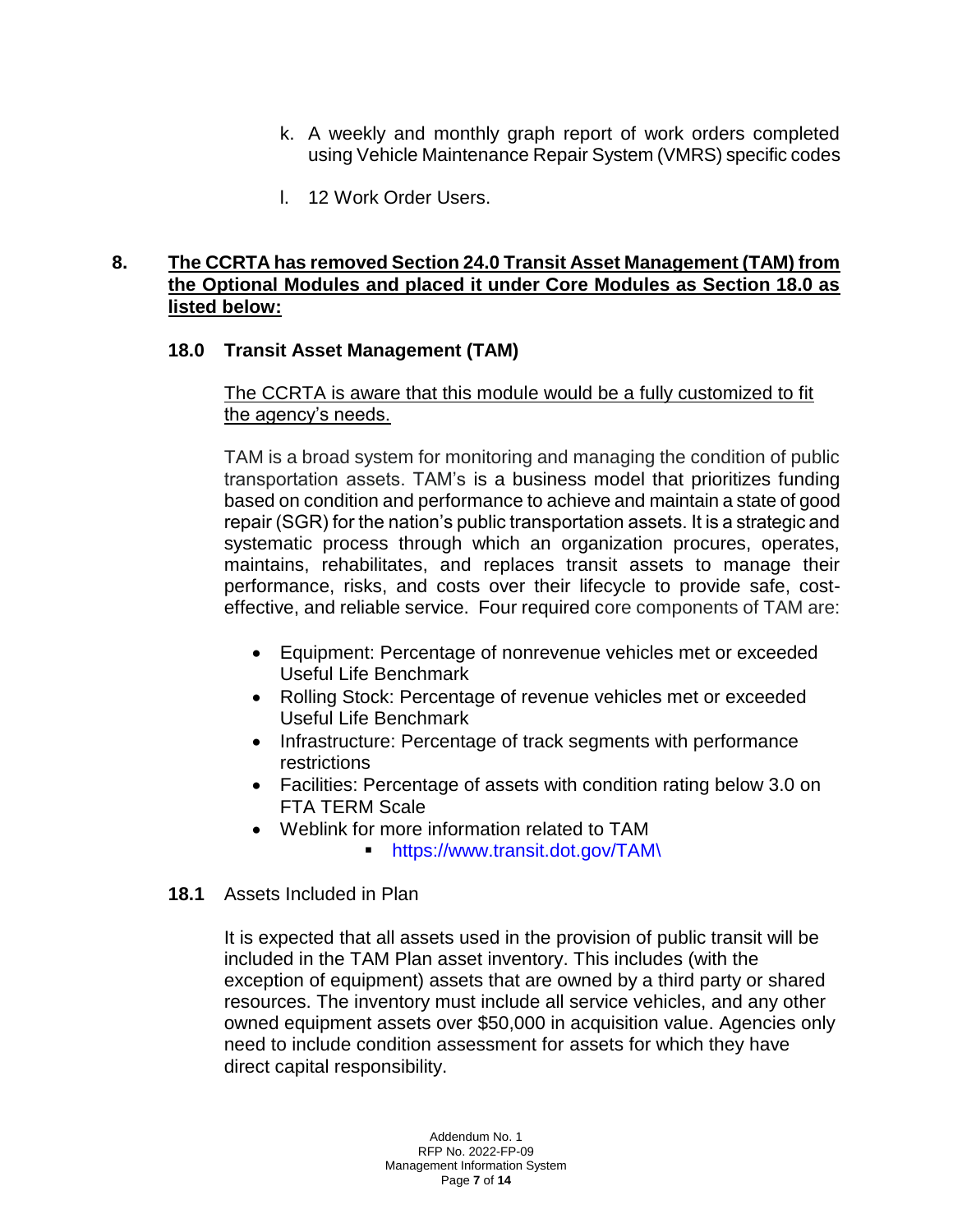#### **18.2** Sate of Good Repair

The condition in which a capital asset is able to operate **at full level of performance. A capital asset is in a state of good repair when that asset:**

- Is able to perform its designed function
- Does not pose a known unacceptable safety risk, and Its lifecycle investments must have been met or recovered

#### **18.3** Performance Management

Asset performance is measured by asset class, which means a subgroup of capital assets within an asset category. The following table shows assets for which performance needs to be reported to the NTD and the associated performance measures.

| <b>Assets:</b> Only those for which agency has<br>direct capital responsibility                                 | <b>Performance Measure</b>                                                            |
|-----------------------------------------------------------------------------------------------------------------|---------------------------------------------------------------------------------------|
| <b>Equipment:</b> Non-revenue service vehicles<br>by asset class                                                | Percentage of non-revenue vehicles<br>met or exceeded Useful Life<br><b>Benchmark</b> |
| <b>Rolling Stock: Revenue vehicles by asset</b><br>class                                                        | Percentage of revenue<br>vehicles met or exceeded Useful Life<br><b>Benchmark</b>     |
| <b>Infrastructure:</b> Only rail fixed-guideway,<br>track, signals and systems                                  | Percentage of track<br>segments with performance restrictions                         |
| <b>Facilities:</b> Maintenance and administrative<br>facilities; passenger facilities and parking<br>facilities | Percentage of assets with condition rating<br>below 3.0 on FTA TERM Scale             |

#### **18.4** Useful Life Benchmark:

The expected lifecycle of a capital asset for a particular Transit Provider's operating environment, or the acceptable period of use in service for a particular Transit Provider's operating environment\

#### **18.5** Target Setting

Targets should be set by each transit provider or TAM plan sponsor for each applicable asset class for the coming fiscal year. To the extent feasible, targets should be supported by data such as the most recent condition data and reasonable financial projections for the future.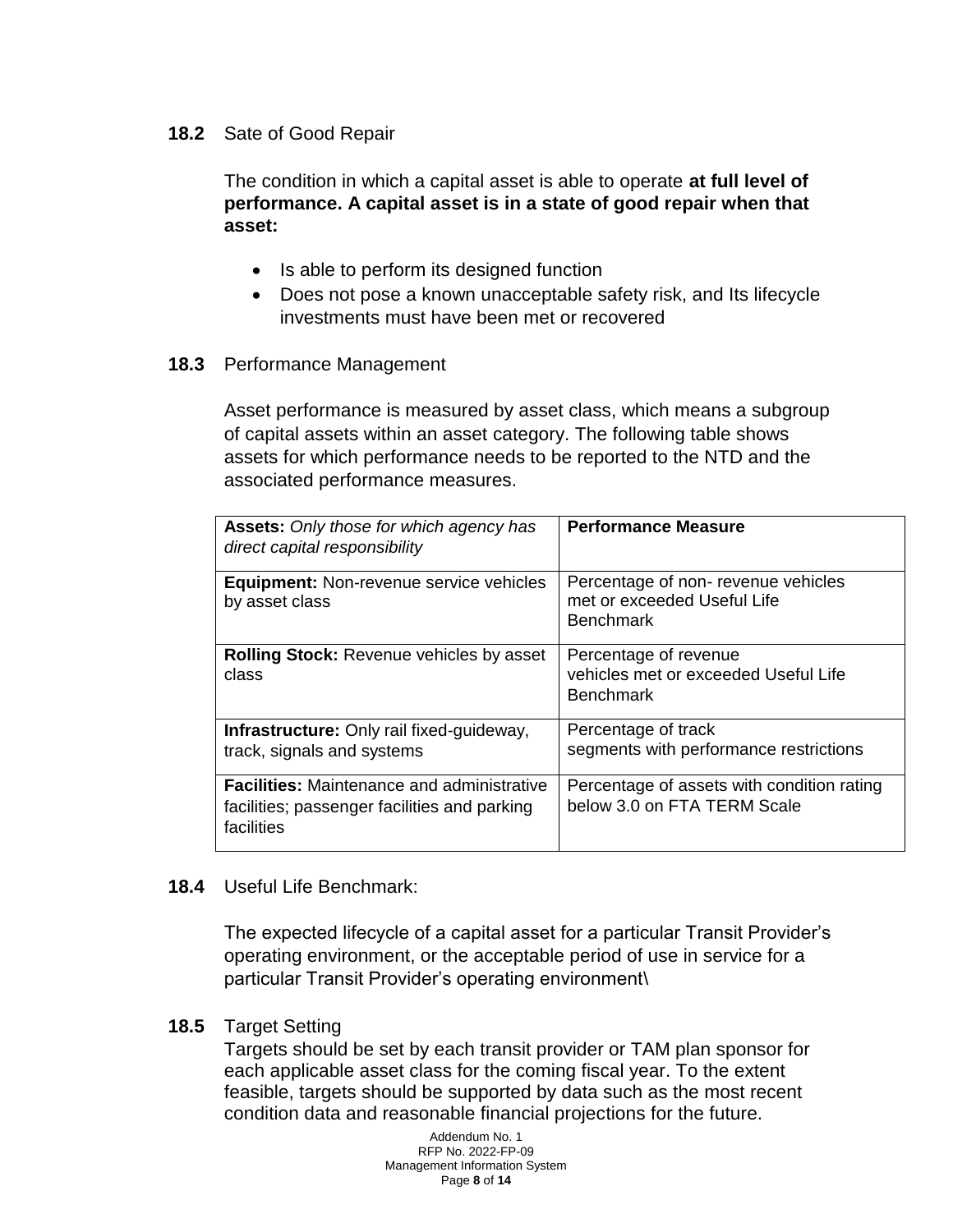# **18.6** Timeframes/Reporting

A TAM plan must be updated in its entirety at least every 4 years, and it must cover a horizon period of at least 4 years. An initial TAM plan was required by October 2018; an updated TAM plan is required by October 1, 2022.

> Addendum No. 1 RFP No. 2022-FP-09 Management Information System Page **9** of **14**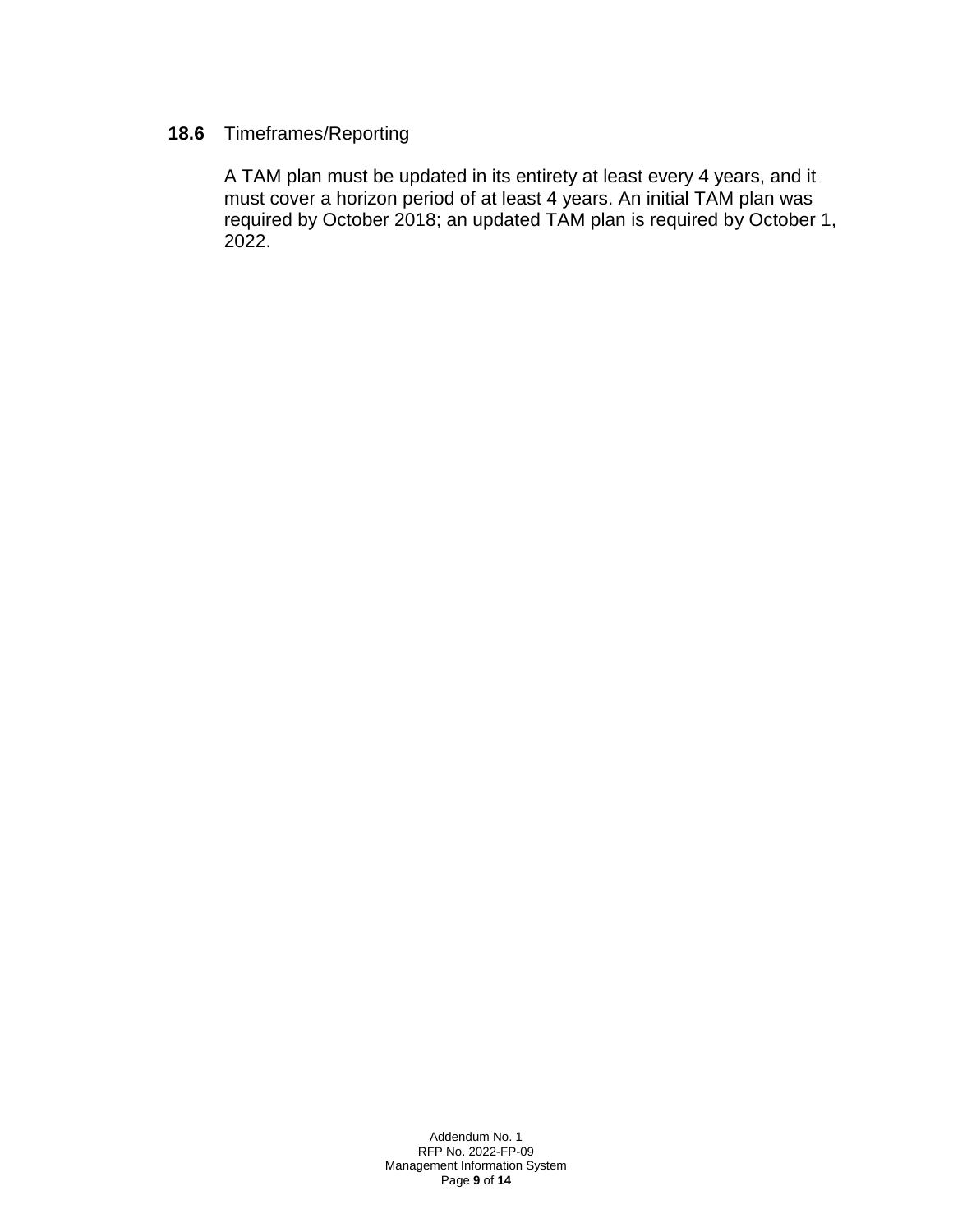## 9. The CCRTA has revised the Price Schedule (Appendix A).

**In order for your proposal to be deemed responsive and considered for this contract award, your prices must be submitted on the enclosed Revised Price Schedule (Appendix A).**

The **Revised Price Schedule (Appendix A)** is below:

Addendum No. 1 RFP No. 2022-FP-09 Management Information System Page **10** of **14**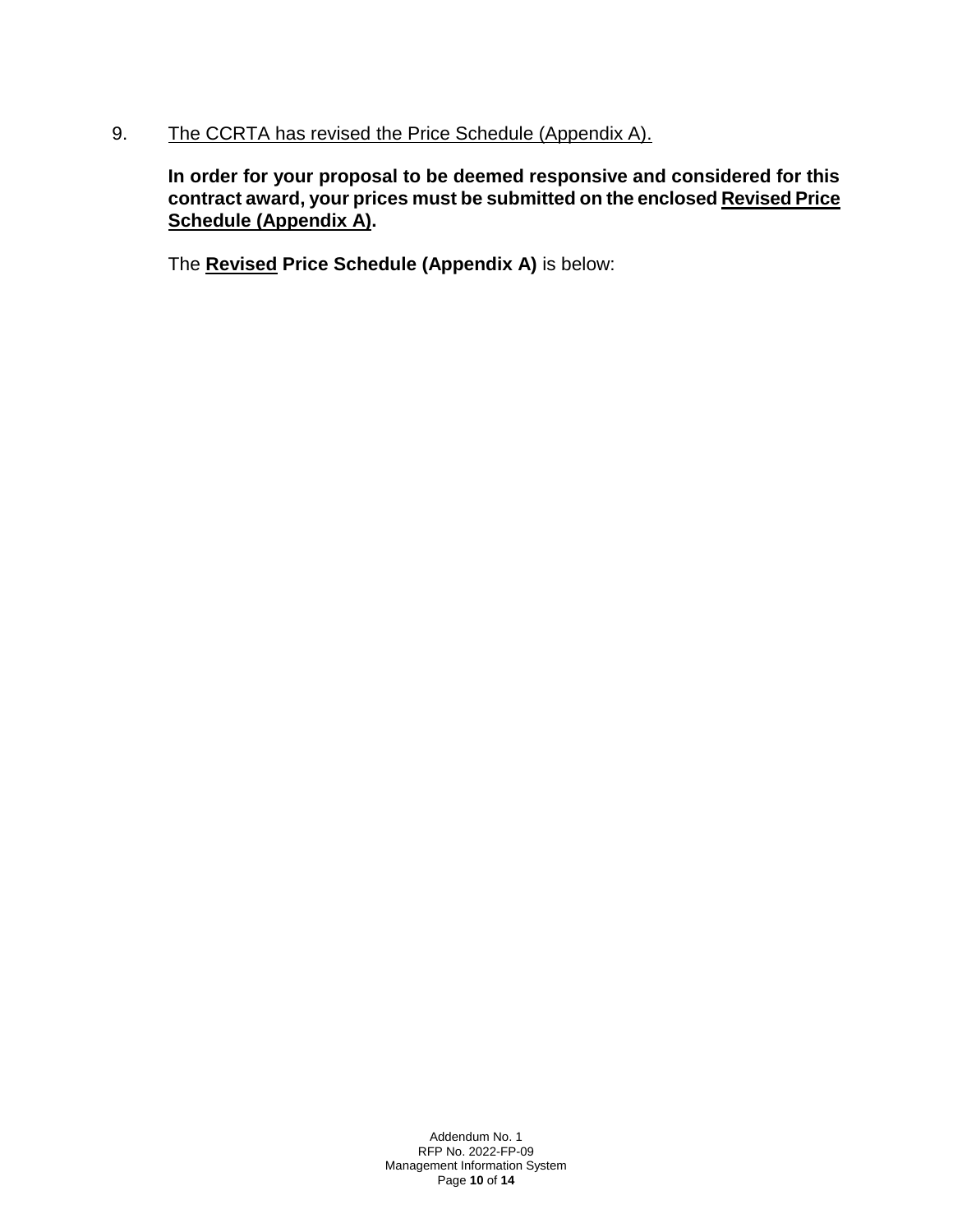# **APPENDIX A**

# **REVISED PRICE SCHEDULE**

**RFP No.:** 2022-FP-09 **Proposer**: \_\_\_\_\_\_\_\_\_\_\_\_\_\_\_\_\_\_\_\_\_\_

Management Information System

#### **Instructions**:

- 1) Refer to the "Scope of Work" and "Management Information System" sections before completing the Price Schedule and quote your best price.
- 2) This is a five-year supply and service contract.
- 3) **Submit one original Price Schedule.** On the outside of your sealed proposal address your envelope with the information as noted in the "Instructions to Proposers" Section 5 or submit your complete proposal package electronically to [procurement@ccrta.org](mailto:procurement@ccrta.org) prior to the deadline of 3:00 p.m. (CST) Thursday, June 30, 2022.

| <b>Item Description</b>                                                  | <b>Unit Price</b> | <b>Total Price</b> |  |
|--------------------------------------------------------------------------|-------------------|--------------------|--|
| <b>MIS Software</b><br>(Five (5) Year Base)                              |                   |                    |  |
| Software Maintenance<br>(Five (5) Year Base)                             |                   |                    |  |
| Unlimited End User Support (Five (5) Year Base)                          |                   |                    |  |
| <b>Implementation Services Fees</b>                                      |                   |                    |  |
| End User Training (Onsite)                                               |                   |                    |  |
| <b>End User Training (Remote)</b>                                        |                   |                    |  |
| <b>Administrator Training</b>                                            |                   |                    |  |
| Interface Cost (If Applicable)                                           |                   |                    |  |
| <b>Travel Expenses</b>                                                   |                   |                    |  |
| Hardware<br>(Time Clocks, Scanners, and Additional Hardware)             |                   |                    |  |
| <b>Access for 91 Users</b><br>(List the Cost Per User in the Unit Price) |                   |                    |  |
| <b>Five Year Base Total</b>                                              |                   |                    |  |

# **FIVE YEAR BASE**

Addendum No. 1 RFP No. 2022-FP-09 Management Information System Page **11** of **14**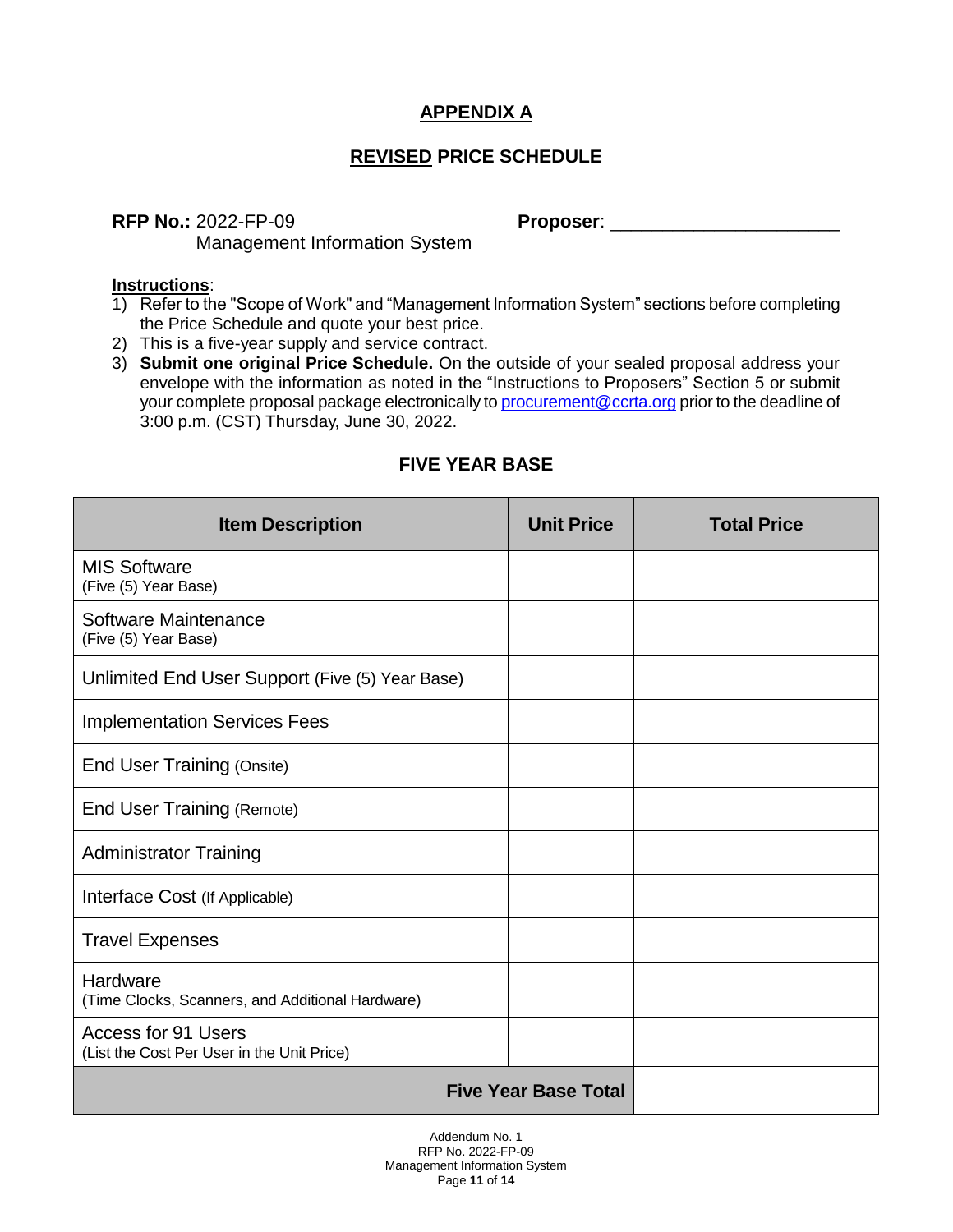## **APPENDIX A REVISED PRICE SCHEDULE CONTINUED**

Management Information System

**RFP No.:** 2022-FP-09 **Proposer**: \_\_\_\_\_\_\_\_\_\_\_\_\_\_\_\_\_\_\_\_\_\_

# **FIVE YEAR BASE**

# **OPTIONAL MODULES**

| <b>Item Description</b>                         | <b>Unit Price</b> | <b>Total Price</b> |
|-------------------------------------------------|-------------------|--------------------|
| <b>Claims and Safety</b>                        |                   |                    |
| <b>Revenue and Ridership Statistics</b>         |                   |                    |
| <b>Public Schedules</b>                         |                   |                    |
| ADA Paratransit Eligibility Processing Database |                   |                    |
| National Transit Database Reporting (NTD)       |                   |                    |
| <b>Bid Process Management</b>                   |                   |                    |
| <b>Five Year Base Optional Modules Total</b>    |                   |                    |

Addendum No. 1 RFP No. 2022-FP-09 Management Information System Page **12** of **14**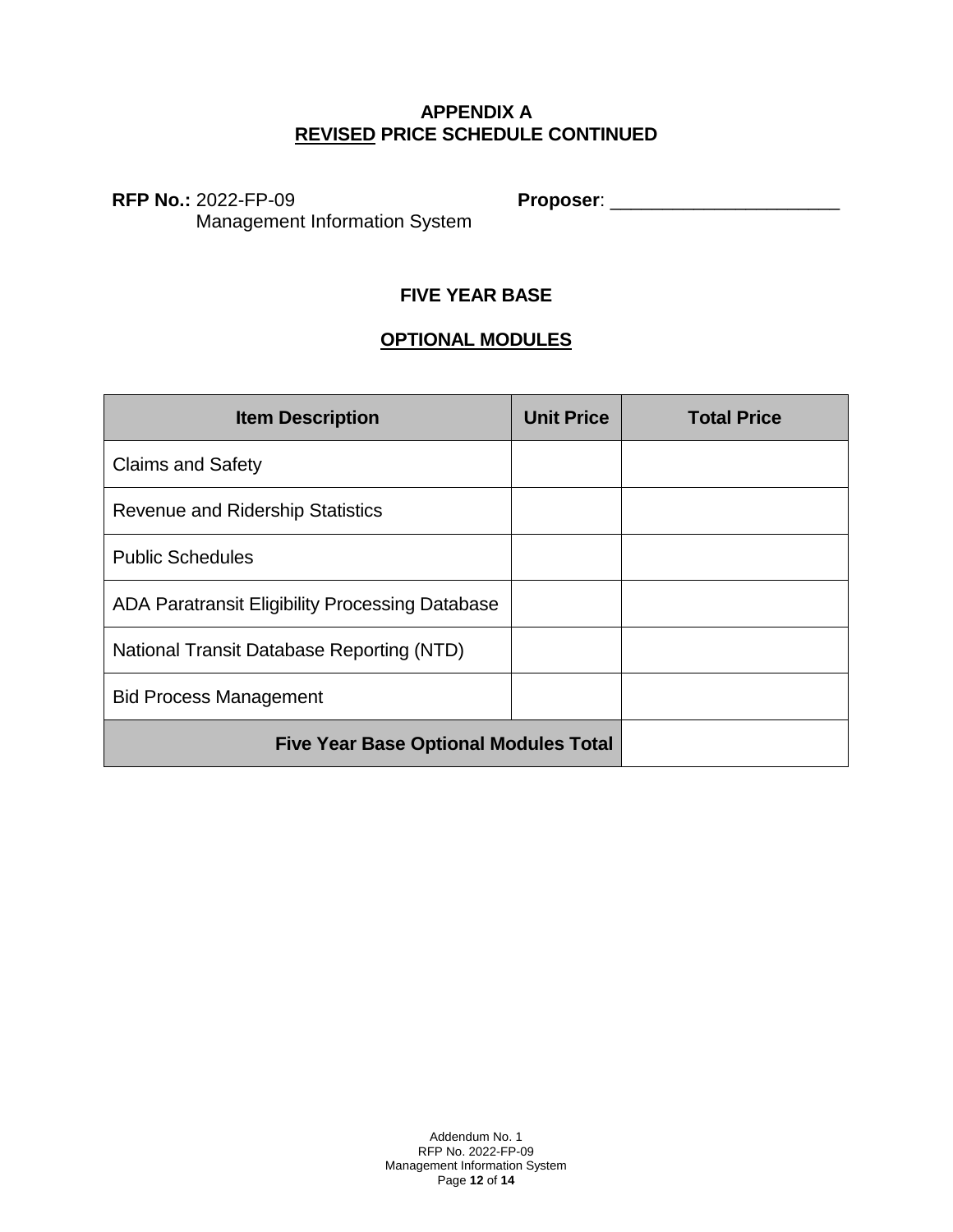#### **APPENDIX A REVISED PRICE SCHEDULE CONTINUED**

**RFP No.:** 2022-FP-09 **Proposer**: \_\_\_\_\_\_\_\_\_\_\_\_\_\_\_\_\_\_\_\_\_\_

Management Information System

# **WARRANTY**

| <b>Management Information System</b><br>Minimum 12-Month Warranty | <b>If Yes</b><br>(check below) | <b>If Not</b><br>(State Warranty Term) |
|-------------------------------------------------------------------|--------------------------------|----------------------------------------|
|                                                                   |                                |                                        |

\_\_\_\_\_\_\_\_\_\_\_\_\_\_\_\_\_\_\_\_\_\_\_\_\_\_\_\_\_\_\_\_\_ \_\_\_\_\_\_\_\_\_\_\_\_\_\_\_\_\_\_\_\_\_\_\_\_\_\_\_\_

**Note: Warranty must be included in your five (5) year base total.**

**Authorized by:**

\_\_\_\_\_\_\_\_\_\_\_\_\_\_\_\_\_\_\_\_\_\_\_\_\_\_\_\_\_\_\_\_\_ \_\_\_\_\_\_\_\_\_\_\_\_\_\_\_\_\_\_\_\_\_\_\_\_\_\_\_\_ Authorized Signature **Printed Name** 

Title **Date** 

Addendum No. 1 RFP No. 2022-FP-09 Management Information System Page **13** of **14**